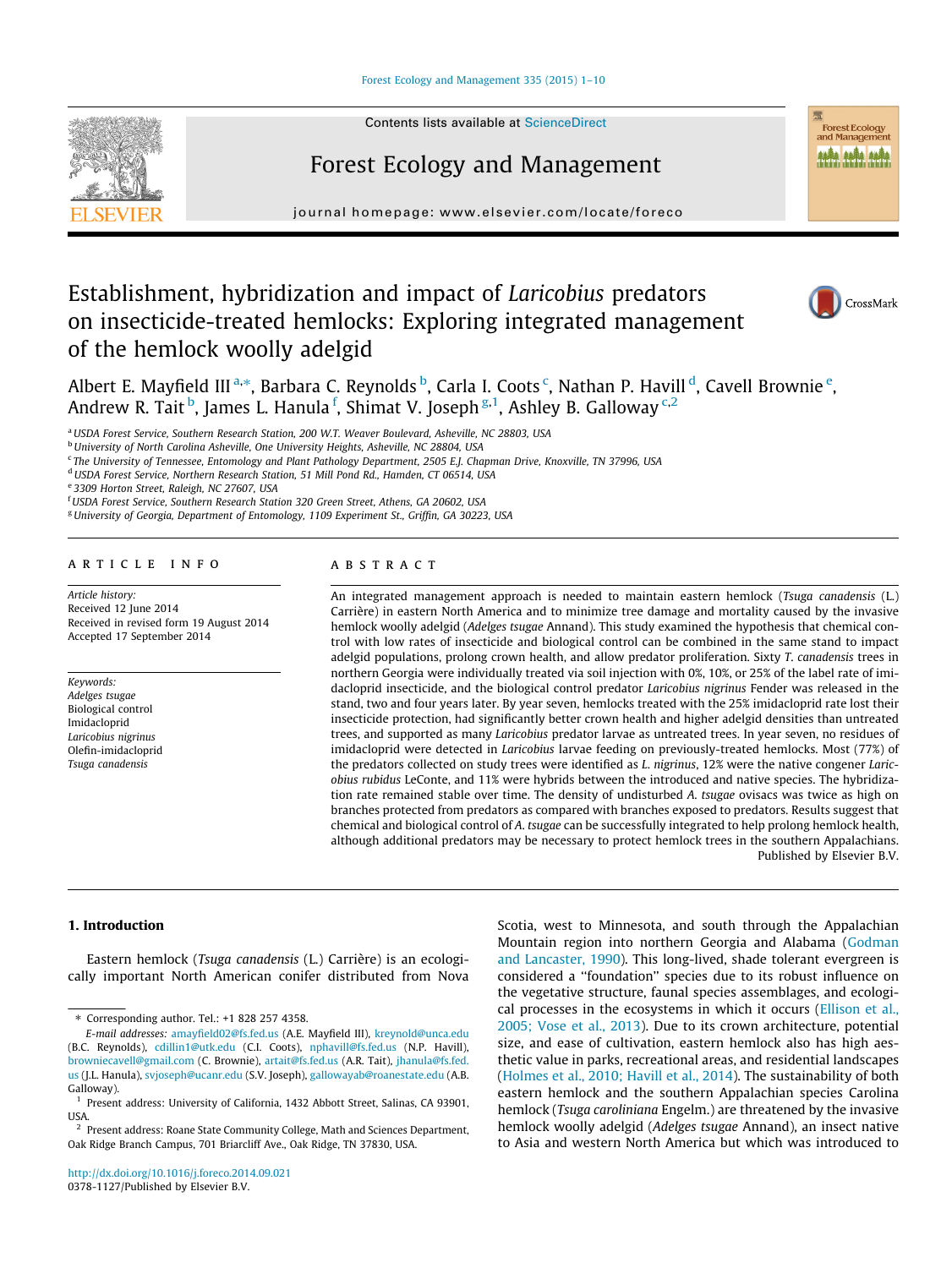the eastern U.S. from Japan by 1951 ([Havill et al., 2006\)](#page-9-0). Hemlock woolly adelgid has caused widespread decline and mortality in all age classes of T. canadensis in forests from New England to the southern Appalachians, with resulting or expected impacts on forest stand dynamics [\(Orwig, 2002\)](#page-9-0); hydrologic processes [\(Ford and](#page-9-0) [Vose, 2007\)](#page-9-0), carbon and nutrient cycling [\(Knoepp et al., 2011\)](#page-9-0), and vertebrate and invertebrate communities ([Tingley et al., 2002;](#page-9-0) [Adkins and Rieske, 2013\)](#page-9-0).

In North America, A. tsugae produces two asexual generations per year: an overwintering ''sistens'' generation and a spring ''progrediens'' generation. First instar ''crawlers'' of both generations disperse either actively by crawling or passively by wind, birds or other animals. Crawlers insert a thin bundle of stylet mouthparts into the twig and feed on carbohydrates stored in the ray parenchyma cells. Shortly after settling on new shoots in early summer, sistens nymphs enter an inactive aestivation period but resume development in the fall, and secrete a waxy, wool-like substance that eventually serves as an ovisac for the adult female. Brood produced by sistens adults hatch in the spring and develop into either sessile progrediens adults or winged sexuparae. In Japan, sexuparae migrate and initiate a sexual generation on spruce (Picea sp.) but this phase of the life cycle is unsuccessful in North America and does not contribute to adelgid population growth ([McClure, 1989, 1990; Havill et al., 2014\)](#page-9-0).

A number of management strategies to minimize the impacts of A. tsugae on T. canadensis are being pursued, including chemical control ([Cowles et al., 2006](#page-8-0)), biological control [\(Onken and](#page-9-0) [Reardon, 2011](#page-9-0)), silvicultural manipulations ([Fajvan, 2008](#page-8-0)), host gene conservation [\(Jetton et al., 2013](#page-9-0)), and enhancement of host resistance [\(Montgomery et al., 2009](#page-9-0)). The systemic neonicotinoid insecticide imidacloprid has been used widely to provide temporary protection to individual hemlock trees and can persist at efficacious concentrations within twigs for multiple years ([Cowles](#page-8-0) [et al., 2006; Coots et al., 2013\)](#page-8-0). Imidacloprid is metabolized within the tree to produce at least two other compounds with insecticidal properties: olefin-imidacloprid and 5-hydroxy-imidacloprid. The olefin-imidacloprid metabolite is up to ten times more toxic than imidacloprid against some species of aphids ([Nauen et al., 1998\)](#page-9-0) and persists in treated hemlock trees for three or more years, whereas 5-hydroxy-imidacloprid is less toxic and less persistent ([Coots et al., 2013](#page-8-0)). Although use of insecticides has been a critical short-term method for saving hemlock trees, it is not a viable stand-alone management strategy for several reasons, including: (1) treatments must be applied on an individual tree basis, (2) environmental concerns limit the location and amount of insecticide that can be applied per hectare, and (3) the time, cost, and labor associated with re-treating trees at regular intervals is prohibitive.

Biological control of A. tsugae has focused on several predator species from the native ranges of A. tsugae in Asia and western North America [\(Onken and Reardon, 2011\)](#page-9-0). One of these predators, Laricobius nigrinus Fender (Coleoptera: Derodontidae) is native to the northwestern U.S. and western Canada where it feeds on A. tsugae on western hemlock (Tsuga heterophylla (Raf.) Sarg.). L. nigrinus adults feed on the sistens generation during the fall and winter and lay their eggs in the wool of sistens ovisacs. The larvae feed on A. tsugae sistens adults and progrediens eggs in the spring before dropping from the tree to pupate in the duff layer ([Zilahi-Balogh](#page-9-0) [et al., 2002, 2003](#page-9-0)). Since 2003, L. nigrinus has been released and become established at numerous locations across the range of T. canadensis, and in some areas has reached population densities sufficient for collection and redistribution of beetles to other locations ([Mausel et al., 2010; Onken and Reardon, 2011\)](#page-9-0). Significant reductions in A. tsugae sistens densities caused by L. nigrinus have been documented in controlled predator–prey enclosure studies [\(Lamb](#page-9-0) [et al., 2006](#page-9-0)) and in young hemlock plantations ([Mausel et al.,](#page-9-0)

[2008\)](#page-9-0), but data quantifying the impact of L. nigrinus releases on A. tsugae densities in natural forests are lacking. Unexpectedly, L. nigrinus has subsequently hybridized with Laricobius rubidus LeConte, the only native congener in eastern North America and a predator of pine bark adelgid (Pineus strobi (Hartig)) on eastern white pine (Pinus strobus L.). These Laricobius congeners and their hybrids are morphologically similar and cannot be confidently distinguished without genetic analysis ([Havill et al., 2012\)](#page-9-0).

Despite the successful establishment and proliferation of L. nigrinus in the eastern U.S., rapid decline and mortality of T. canadensis has occurred at a number of sites where this predator has been released [\(Mausel et al., 2011](#page-9-0)). Operationally, only a few hundred to a few thousand L. nigrinus beetles have typically been released at one time in a given forest stand, due to practical limits on the number of beetles that can be field-collected or produced in rearing laboratories. Dispersal of L. nigrinus populations from release points is initially slow, extending only a few hundred meters after 5 years [\(Davis et al., 2012](#page-8-0)). It is therefore likely to take several years before established populations of L. nigrinus can increase to levels capable of substantially reducing the millions of A. tsugae that occur annually on individual trees. By that time, however, T. canadensis health may deteriorate past the point of potential recovery. Without management, decline and mortality in T. canadensis stands can be extremely rapid, particularly in the southern Appalachians, where average crown loss and percent tree mortality have exceeded 80% as quickly as four and seven years post-infestation, respectively ([Elliott and Vose, 2011; Ford et al., 2012\)](#page-8-0).

These operational and biological challenges indicate a need to integrate multiple types of A. tsugae control strategies in the same hemlock stands. One proposed management approach is to prolong hemlock health on select trees through temporary protection with insecticide, while simultaneously establishing L. nigrinus on the adelgids of nearby untreated trees [\(Salom et al., 2011\)](#page-9-0) or unprotected portions of trees treated with low rates of insecticide ([Joseph et al., 2011; Eisenback et al., 2014\)](#page-9-0). In the theory of this approach, by the time insecticide protection diminishes and A. tsugae infests the previously-treated trees, the predator population is abundant and has a better chance of protecting those trees because they are in superior health and have better potential longevity than untreated trees. Furthermore, such previously-treated trees should be a better source of prey because they have more new shoots for A. tsugae to infest. Such an integrated management approach has yet to be implemented widely, partly due to concerns that L. nigrinus might experience lethal or sublethal effects of imidacloprid exposure upon eating adelgids settled on treated trees [\(Eisenback](#page-8-0) [et al., 2010](#page-8-0)). However, A. tsugae is effectively controlled on T. canadensis at very low foliar concentrations of imidacloprid (>120 ppb, [Cowles et al., 2006\)](#page-8-0) indicating that exposure to insecticidal residues on branches where adelgids are feeding may be minimal. Field studies are needed to test these assumptions and determine whether L. nigrinus can successfully colonize, reproduce, and impact A. tsugae populations on trees previously treated with imidacloprid.

In previous work at our study location, [Joseph et al. \(2011\)](#page-9-0) demonstrated that soil injection with low rates of imidacloprid (10% and 25% of label rate) could improve hemlock crown health relative to untreated trees, while also permitting a low density of adelgids two years after treatment. In the current study we subsequently released L. nigrinus in the same forest plot to determine if this predator would establish and proliferate on insecticide treated trees, and also addressed the following questions:

1. Imidacloprid effects on predator and prey densities and hemlock health: What are the longer-term (5–7 years post treatment) effects of imidacloprid treatment rate on Laricobius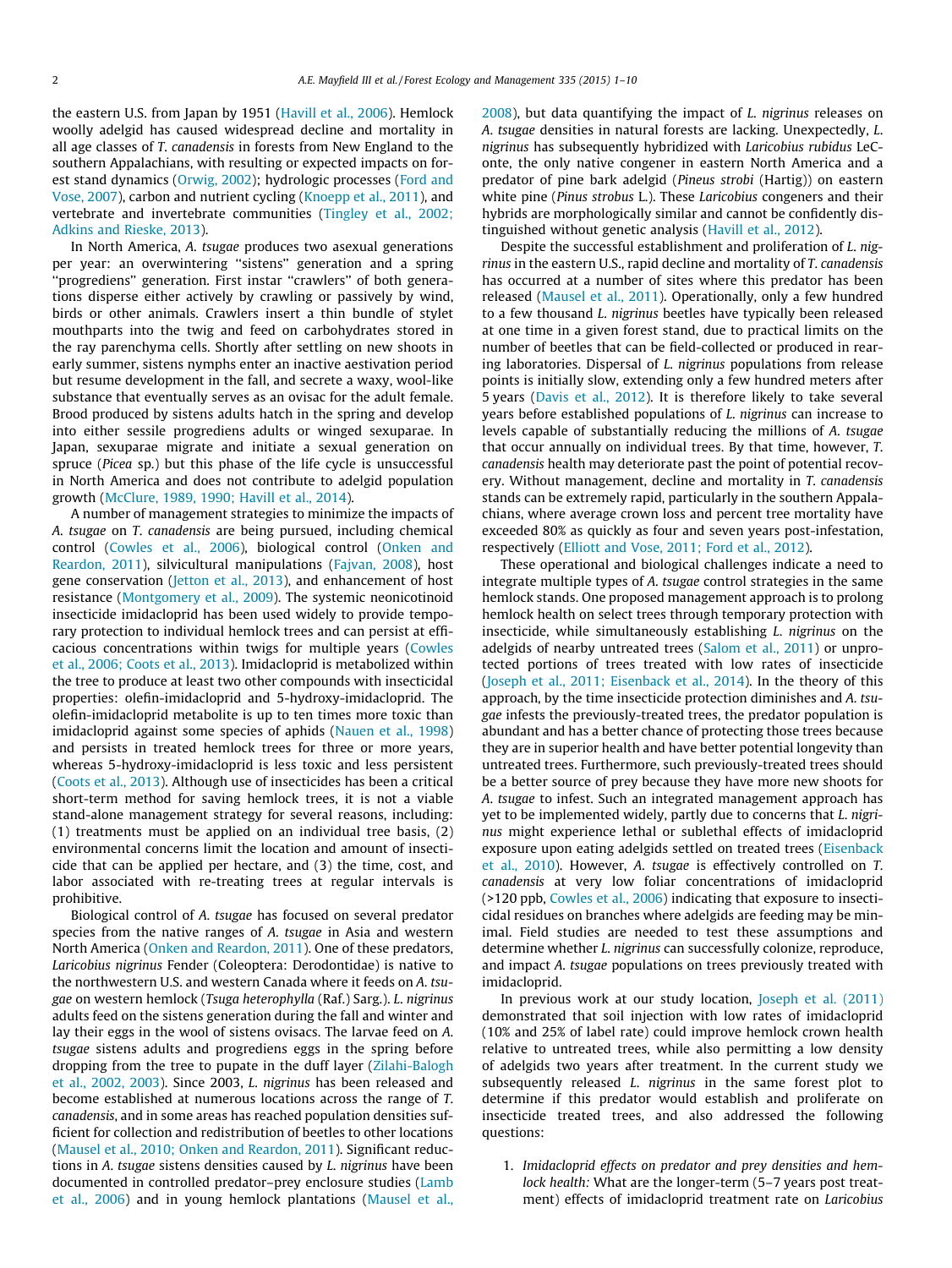<span id="page-2-0"></span>and A. tsugae densities, and what are the concurrent changes in hemlock insecticidal residues, crown health, and tree mortality over time? These questions are of interest because for chemical treatment to enhance biological control, the chemically-treated trees should, in the long run:

- a. lose chemical protection, thereby supporting enough adelgid prey to maintain predator populations, and,
- b. have better crown health and better survival than untreated trees.
- 2. Predator hybridization: What proportions of the established population are comprised by L. nigrinus, the native congener *L*. rubidus, and *L*. nigrinus  $\times$  *L.* rubidus hybrids? This question is important because for L. nigrinus releases to be successful, their populations on hemlock must not be replaced or diluted by L. rubidus.
- 3. Predator impact: What is the effect of the established Laricobius population on A. tsugae sistens densities in the forest stand? This question is of interest because if L. nigrinus cannot reduce populations of the sistens generation in natural stands, there is little reason to continue releasing it in forest environments.

# 2. Materials and methods

# 2.1. Study site and insecticide treatments

The study was conducted on the Chattahoochee National Forest in White County, GA (34.7869°N, –83.7620°W) using the same experimental site and study trees described by [Joseph et al.](#page-9-0) [\(2011\).](#page-9-0) Sixty T. canadensis trees ranging 5–38 cm diameter at breast height (dbh) and 7.3–24.6 m tall (mean 15.6 m) were selected in 2006 due to their close proximity to the forest road and accessibility to an observer raised into the canopy using a hydraulic lift truck. Study trees represented understory and midstory hemlocks in a mixed evergreen–deciduous stand dominated primarily by eastern white pine (Pinus strobus L.) and yellow poplar (Liriodendron tulipifera L.). Initial infestation of T. canadensis with A. tsugae was observed in this area beginning in 2004 [\(Joseph et al.,](#page-9-0) [2011\)](#page-9-0). Trees were arranged in 5 blocks of 12 trees, with blocks decreasing in elevation from approximately 853 m to 792 m as the road descended into the Wilks Creek drainage. Four trees in each block (20 trees per treatment) were randomly assigned to receive 0%, 10%, or 25% of the label rate (1.5 g active ingredient per 2.5 cm of dbh) of the imidacloprid insecticide Merit 75 WP (Bayer Environmental Science, Research Triangle Park, NC). Insecticide was applied on 14 November 2006 with a Kioritz soil injector (Kioritz Corp., Tokyo, Japan) using one injection point per 2.5 cm trunk dbh and dispensing approx. 30 ml solution per point ([Joseph et al., 2011](#page-9-0)).

### 2.2. L. nigrinus releases

A total of 510 and 900 adult L. nigrinus were released at the study site on 19 February 2008 and 15 October 2010, respectively. In the 2008 release, L. nigrinus adults were obtained from the predator-rearing laboratory at the University of Georgia (Athens, GA) and 17 beetles were placed in each of 30 ventilated, 1.9 L plastic containers (Rubbermaid, Wooster, OH) with fresh T. canadensis terminals infested with A. tsugae. Beetles were kept at 12 °C and 50% RH for two days prior to release. The contents of one container were released on each of 30 T. canadensis trees (two trees of each insecticide treatment per block) by carefully removing the infested hemlock terminals with predators from the container and fastening them to branches in the upper crown using twist ties. Hemlock crowns were accessed using a truck equipped with a hydraulic boom lift and operator bucket (maximum working height

19.8 m). Beetles were released between 1000 and 1600 EST at temperatures  $\leq 8$  °C and wind speed  $\leq 8$  km/h.

In the 2010 release, adult L. nigrinus were obtained from the predator rearing facility at Virginia Polytechnic Institute and State University (Blacksburg, VA) and 30 beetles were placed in each of 30 ventilated plastic containers with fresh T. canadensis terminals infested with A. tsugae. Thirty beetles were released onto each of the same 30 trees using the method described for the 2008 release. In 2010, beetles were released between 0900 and 1600 EST at temperatures <16  $\degree$ C and wind speed <8 km/h.

# 2.3. Predator density

Sampling for Laricobius spp. larvae and adults was conducted in mid-March 2011–2013. The hydraulic lift truck was used to access five separate points spaced throughout the crown of all 60 study trees. A sample for Laricobius adults was collected at each point by placing a canvas beat sheet (71  $\times$  71 cm, BioQuip Products, Rancho Dominguez, CA) beneath hemlock foliage and striking the branch 10 times with a 1.6 cm-diameter wooden stick. Adult Laricobius dislodged onto the beat sheet were collected with an aspirator and placed into vials of 95% ethanol. Prior to each beat sheet sample, a 20 cm-long hemlock branch tip infested with A. tsugae sistens ovisacs was clipped to sample for Laricobius larvae, placed in a plastic zipper-seal bag in a cooler with blue ice, and returned to the laboratory. The cut ends of the five branch tips per tree were inserted into a 30 ml plastic shot glass (Hill & Markes Inc., Amsterdam, NY) containing floral foam (Oasis Instant Deluxe, Smithers-Oasis Company, Kent, OH) hydrated with tap water and sealed with laboratory film (Parafilm M, Pechiney Plastic Packaging, Menasha, WI). The resulting hemlock bouquet was suspended horizontally within a square-sided 1.4 L clear plastic container (Container & Packaging Supply Inc., Eagle, ID) by tightly fitting the shot glass through a 2.5 cm hole in the lid. To provide ventilation, two 5 cm holes were cut on opposite sides of the container and covered with fine  $(200 \mu m)$  mesh screen (Dynamesh, West Chicago, IL) using hot melt glue. Containers of hemlock foliage were kept in a biological incubator (Model I-36LL, Percival Scientific Inc., Perry, IA) at 6°: 4 °C (day: night) until the last week of March and  $10^{\circ}$ :  $8^{\circ}$ C thereafter; photoperiod was set to 12 h: 12 h throughout the monitoring period. Containers were checked every 1–2 days for larvae of Laricobius spp. that dropped from the hemlock foliage (indicating completion of feeding) onto the bottom of the container. Larvae were counted and preserved for DNA extraction in 95% ethanol.

## 2.4. Adelgid density, hemlock health, and tree mortality

Estimates of A. tsugae population level, hemlock shoot dieback, and new hemlock shoot production were made in March (2011– 2013) and June (2011 and 2013), coincident with the adult A. tsugae sistens and progrediens generations, respectively. Ten 25 cm-long branch tips, five in the upper half of the crown and five in the lower half, were sampled non-destructively per tree using the hydraulic lift truck. An adelgid density index was calculated for each crown level using a rating method similar to that of [Cowles et al. \(2006\).](#page-8-0) The number of A. tsugae ovisacs on each 25 cm branch tip was counted up to a maximum of 20 ovisacs. Adelgid ratings from the five branches in each crown level were summed to produce an index with a potential value range of 0– 100. Hemlock shoot health was rated on the same branches by evaluating the outer 10 shoots of each branch tip (the terminal shoot and the nine most distal side-shoots). The number of dead shoot tips, and the number of tips that represented new growth expansion from the most recent growing season, were counted. Percent dead tips and percent new shoot growth were calculated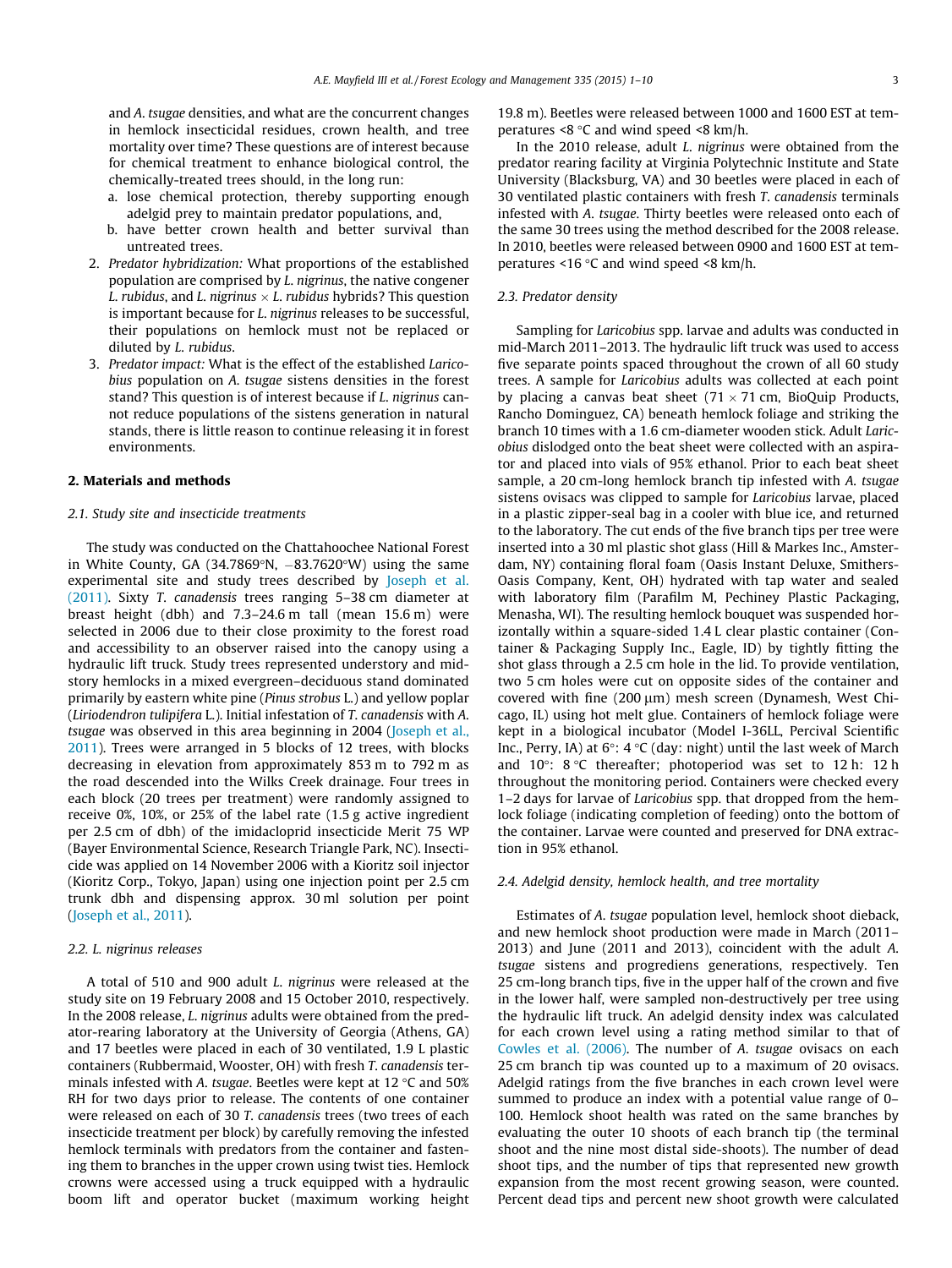by dividing the number of tips in each category by the total number of shoot tips rated per crown level ( $n = 50$ ). Whole-crown estimates of adelgid density index, percent dead tips and percent new shoot growth were calculated by averaging the upper crown and lower crown ratings. In addition, tree mortality status (live vs. dead) was evaluated on 10 September 2009, 16 March 2011, 31 January 2013, and 10 February 2014.

# 2.5. Insecticide and metabolite residues

Residues of imidacloprid and its 5-hydroxy-imidaclopird and olefin-imidacloprid insecticidal metabolites were analyzed in T. canadensis twig samples collected in March (2011–2013) and June (2011 and 2013), coincident with sampling for adelgid density and hemlock shoot health. In 2011, two to three 10 cm long shoot tips were collected from five locations distributed in different parts of the tree crown. In 2012 and 2013, the collection procedure was the same except that separate collections were made for foliage with A. tsugae present on the branches and foliage on which A. tsugae was absent. For each tree, all foliage of the same infestation status (with vs. without A. tsugae) was combined in one plastic zipper-seal bag, placed in a cooler with blue ice, returned to the laboratory and stored in a freezer (–20 °C) until used in analysis. Sample tissue was dried in a drying oven at 60 °C for 2 h, pulverized using a coffee grinder (KitchenAid, model BCG1000OB, Shelton, CT), and placed in amber vials to prevent photodegradation ([Coots et al.,](#page-8-0) [2013\)](#page-8-0). In addition to hemlock tissue, in 2013 approximately one third  $(n = 353)$  of all the Laricobius larvae collected as described in Section [2.3](#page-2-0) were processed for detection of imidacloprid and metabolite concentrations, whereas approximately two thirds  $(n = 693)$  of the larvae were processed for genetic species identification as described in Section 2.6. Imidacloprid and metabolite concentrations were determined using high pressure liquid chromatography coupled with tandem mass spectroscopy (HPLC/ MS/MS) per methodology detailed in [Coots et al. \(2013\)](#page-8-0). Residue concentrations were converted from nanograms per gram to parts per billion (ppb) and were calculated by using the average of peak areas of each target compound and conversions for each analyte per the formula described by [Schöning and Schmuck \(2003\)](#page-9-0).

#### 2.6. Predator identification

The identities of Laricobius larvae  $(n = 1736)$  and adults  $(n = 152)$  collected from the study trees were determined using genetic analysis. Six nuclear microsatellite loci [\(Klein et al., 2010;](#page-9-0) [Havill et al., 2012](#page-9-0)) were amplified using the conditions described in [Klein et al. \(2010\)](#page-9-0). Fragment analysis was conducted with a 3730xl 96-capillary genetic analyzer (Applied Biosystems, Thermo Fisher Scientific Inc., Waltham, MA) at the DNA Analysis Facility on Science Hill at Yale University, New Haven, CT. Genotypes were scored using the software Genemapper 4.0 (Applied Biosystems, Thermo Fisher Scientific Inc., Waltham, MA). Early generation hybrids of L. nigrinus and L. rubidus were distinguished from parent species using the software programs Structure 2.3.2 [\(Pritchard](#page-9-0) [et al., 2000](#page-9-0)) and NewHybrids 1.1 [\(Anderson and Thompson,](#page-8-0) [2002\)](#page-8-0) using the methods detailed in [Havill et al. \(2012\)](#page-9-0).

# 2.7. Predator impact

An experiment to evaluate the effect of predator exclusion on A. tsugae sistens density was conducted in winter 2012–2013 using a hydraulic lift truck to access the hemlock crowns. A preliminary survey for trees suitable for the experiment (defined as those with an abundant population of live A. tsugae sistens nymphs settled on shoot growth of the current year throughout the crown) was conducted in October 2012. Nine of the 60 hemlock study trees (representing one, three, and five trees from the 0%, 10%, and 25% imidacloprid rate treatments in 2006, respectively) met these criteria and were used for the experiment. On 6 December 2012, five branch pairs in the upper crown of each tree were tagged and nondestructively sampled for adelgid density. One branch in each pair was randomly assigned to the cage treatment and was firmly tapped 10 times with a beat stick to dislodge Laricobius adults and other potential predators from the branch. The number of A. tsugae sistens nymphs, each evidenced by an undisturbed woolly ovisac, on the outer 20 cm of each branch was counted in the field. A fine mesh (300  $\mu$ m) sleeve cage ( $L \times W$  = 48  $\times$  71 cm, MegaView Science Company Ltd., Taichung, Taiwan) was placed over the foliage and cinched tight to the branch using foam pipe insulation and plastic cable ties. The other branch in each pair was left uncaged.

After 3 months (12 March 2013), cages were removed and the outer 20 cm of each branch (plus an additional 5–10 cm of branch stem) was clipped and returned to the laboratory. The cut end of each branch was re-trimmed and placed in a plastic shot glass of hydrated floral foam as described in Section [2.3.](#page-2-0) A collection funnel for Laricobius larvae was created by forming a clear photocopier transparency ( $L \times W$  = 22  $\times$  28 cm) into a cone approx. 23 cm long with 9 cm and 6 cm diameter openings at the large and small ends, respectively. The small end of the transparent funnel was placed into the rim of a 125 ml circular, straight-sided, polypropylene jar (Nalgene, Thermo Fisher Scientific Inc., Waltham, MA) and the shot glass with hemlock branch was placed in the bottom of the jar. Funnels were kept on a table in a cool laboratory (15.5 °C) and foliage was sprayed with a mist of distilled water every 1– 2 days to help prevent dehydration of foliage and insects. Funnels were checked every 1–2 days for Laricobius larvae dropping from foliage into the jars and larvae were counted and preserved in 95% ethanol. After three weeks branches were removed from the funnels and the number of undisturbed ovisacs on each 20 cm branch tip was counted twice by each of two independent observers. The average of the four counts was used as the final number of undisturbed ovisacs (undamaged by predation). Laricobius larvae and/or adults were found within cages or on caged branches of three of the 45 branch pairs (each from a different tree), indicating either failure of these cages to exclude predators or failure to remove all predators from the branch before the cage was applied. Data from these three branch pairs were excluded from statistical analyses.

# 2.8. Statistical analyses

# 2.8.1. Imidacloprid effects on predator and prey densities and hemlock variables

Repeated measures analysis of variance (ANOVA) was used to evaluate the effects of imidacloprid treatment rate (RATE) and measurement date (DATE) on the following continuous dependent variables: Laricobius larval density, adelgid density index (sistens and progrediens), insecticide and metabolite concentration in twigs (imidacloprid and olefin-imidacloprid), and hemlock shoot health indicators (percent new shoot growth and percent dead shoot tips) Fixed effects were RATE, DATE, and RATE  $\times$  DATE and random effects were BLOCK, BLOCK  $\times$  RATE, TREE(BLOCK  $\times$  RATE), BLOCK  $\times$  DATE, and BLOCK  $\times$  RATE  $\times$  DATE. A repeated measures ANOVA was also used to evaluate whether the concentration of olefin-imidacloprid in March 2012 and 2013 differed between twig samples on which A. tsugae sistens ovisacs were present (model term HWA = yes) and those on which ovisacs were absent (HWA = no). The model above was modified by adding HWA and its interactions with RATE and DATE as fixed effects and including random effects HWA  $\times$  BLOCK (RATE) and HWA  $\times$  TREE(BLOCK  $\times$  -RATE). Tests for fixed effects in these mixed model ANOVAs were carried out using the PROC MIXED procedure of SAS 9.4 ([SAS](#page-9-0)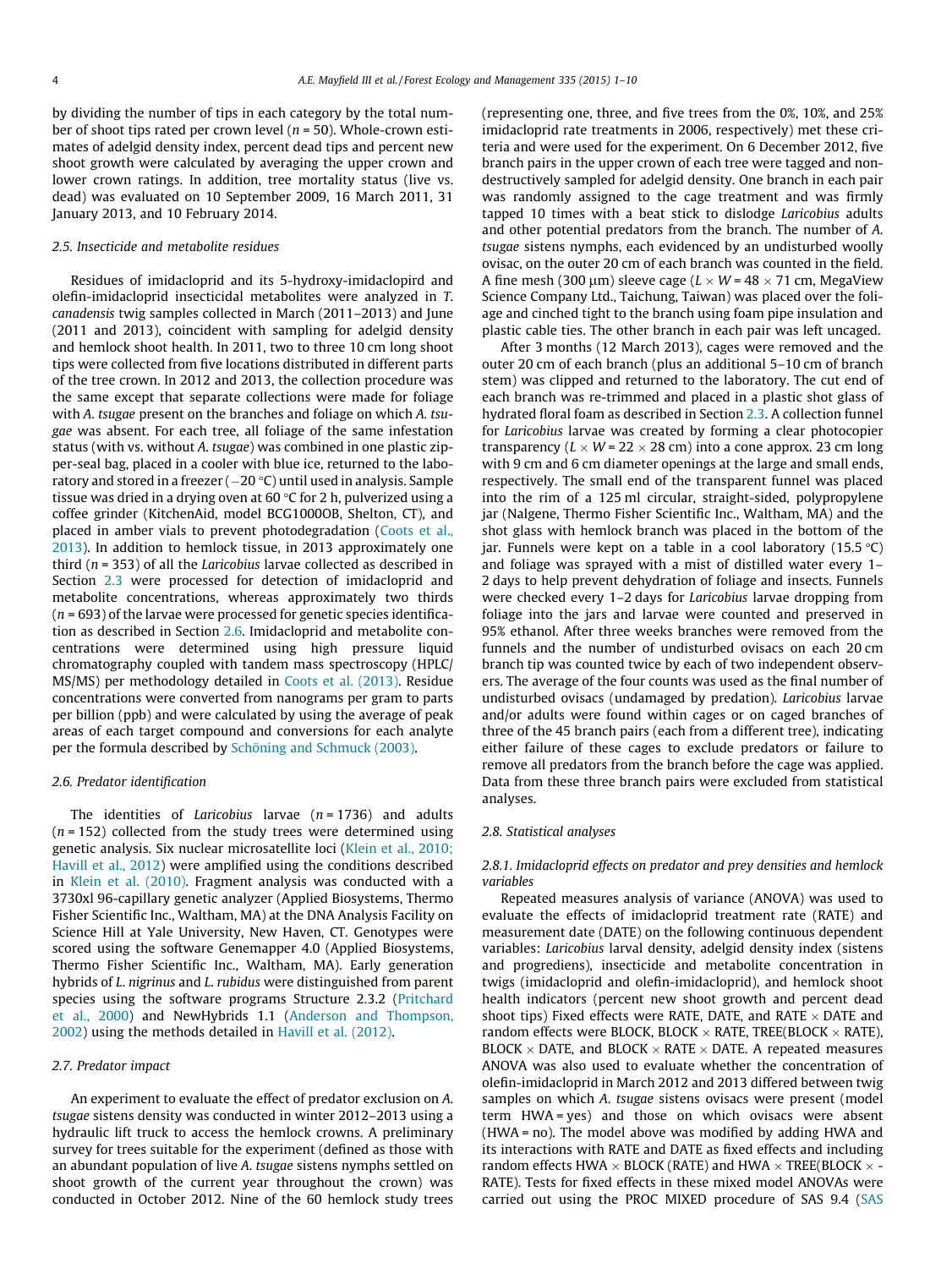[Institute, 2012](#page-9-0)) which pools a random effect that is estimated to be 0 with lower order random terms. Denominator degrees of freedom were obtained using the Kenward–Roger method ([Kenward](#page-9-0) [and Roger, 1997](#page-9-0)) and P-values <0.05 were considered significant. Least squares means for RATE by DATE combinations (and by HWA in the analysis of olefin-imidacloprid concentrations) were separated using the protected LSD and results summarized with the macro pdmix880.sas [\(Saxton, 1998\)](#page-9-0).

Fisher's exact test was used to test the null hypothesis that there was no significant difference between insecticide treatment categories, within a given year, for the following dependent variables: (1) the proportion of study trees on which Laricobius adults or larvae were collected in 2011 and 2013, and (2) the proportion of study trees that died by February 2014. For each date, data were analyzed using the Nonparametric 2  $\times$  2 Tables procedure in Statistica 9.1 [\(StatSoft, 2010\)](#page-9-0). P-values were Bonferroni-corrected by multiplying initial P-values by 3 (the number of possible twoway treatment comparisons), and corrected P-values <0.05 were considered significant.

## 2.8.2. Predator hybridization

The cumulative number and proportion of Laricobius specimens identified as L. nigrinus, L. rubidus, and hybrids (L. nigrinus  $\times$  L. rubidus) were summarized and presented graphically by STAGE (adult vs. larva), YEAR (year of collection), and RATE (source tree imidacloprid treatment rate). After preliminary analyses to eliminate higher order terms, Probit regression was used to determine the effect of the following sources of variability on the proportion of L. rubidus: RATE, BLOCK, YEAR, BLOCK  $\times$  YEAR, STAGE, RATE  $\times$  STAGE, and YEAR  $\times$  STAGE. The analysis was conducted using PROC GENMOD with a probit link, and the options Pscale (to account for overdispersion) and Type 3 to generate summary likelihood ratio tests in SAS 9.4 [\(SAS Institute, 2012](#page-9-0)). Success was defined as a specimen being 'L. rubidus' and failure as 'L. nigrinus or hybrid.' Due to numerous 0s (i.e., L. nigrinus or hybrid specimens) in the data set, successes and failures were accumulated for each STAGE in each BLOCK, RATE and YEAR combination. P-values <0.05 associated with likelihood ratio F-tests were considered significant.

# 2.8.3. Predator impact

A nested ANOVA was used to evaluate the fixed effect of the predator exclusion cage treatment (CAGE) on three dependent (Y) variables: A. tsugae sistens density in December 2012 (precage), A. tsugae sistens density in April 2013 (post-cage), and percent reduction in sistens density (100  $\times$  [pre-cage – post-cage]/ pre-cage). Preliminary tests of imidacloprid treatment rate (RATE) and CAGE  $\times$  RATE effects using the Type 3 mean square for TREE(-RATE) and TREE  $\times$  CAGE(RATE) as error terms, respectively, were not significant ( $P > 0.10$ ), and so the final ANOVA included TREE, PAIR(TREE), CAGE, and TREE  $\times$  CAGE as sources of variability. A test for the CAGE effect was conducted using the Type 3 mean square for TREE  $\times$  CAGE as the error term. Adelges tsugae sistens densities (pre-cage and post-cage) were square root transformed to meet assumptions of normality and homogeneity of variance. Analyses were conducted using the GLM Procedure in SAS v9.2 (SAS Institute 2008).

# 3. Results

# 3.1. Imidacloprid effects on predator and prey densities and hemlock variables

Laricobius predators established, reproduced and increased in abundance from 2011 to 2013 on hemlocks previously treated with low rates of imidacloprid insecticide in 2006, as well as on untreated trees. Although there was no significant effect of imidacloprid treatment rate on Laricobius larval density, the predator population increased significantly over time [\(Table 1](#page-5-0)), and the largest, most sustained increase occurred in the 25% imidacloprid rate group [\(Fig. 1](#page-5-0)A). Laricobius adults and larvae were collected from only 30% of the trees in the 25% rate group in 2011, but from 90% of those trees by 2013 [\(Fig. 1B](#page-5-0)). The proportion of trees from which Laricobius adults and larvae were recovered did not differ among imidacloprid rate treatment groups in 2011 or in 2013 ([Fig. 1B](#page-5-0)).

There was a significant effect of date and the interaction of imidacloprid rate  $\times$  date on the mean adelgid density index for the A. tsugae sistens generation [\(Table 1](#page-5-0)). The 25% imidacloprid rate trees supported the lowest densities of adelgid prey for Laricobius in March 2011, but transitioned to supporting the highest prey densities by March 2013 [\(Fig. 1C](#page-5-0)). There were significant effects of imidacloprid rate and the interaction of rate  $\times$  date on the adelgid progrediens generation as well ([Table 1](#page-5-0)). Similar to the patterns in the sistens generation, the mean progrediens density index was lowest on the 25% rate trees in June 2011, but highest on the 25% and 10% rate trees by June 2013 ([Fig. 1D](#page-5-0)). Adelgid densities for both generations decreased significantly on untreated trees between 2011 and 2013 ([Fig. 1](#page-5-0)C, D).

The increase in adelgid densities on the 25% imidacloprid rate trees was concurrent with significant decreases in imidacloprid and olefin-imidacloprid concentrations in the twigs [\(Table 1,](#page-5-0) [Fig. 1](#page-5-0)E, F). Mean imidacloprid residues in March 2011 (5 years post treatment) of 51 and 30 ppb for the 25% and 10% rate trees, respectively, dropped to 10 and 4 ppb respectively by June 2013 (7 years post treatment) [\(Fig. 1](#page-5-0)E). Similarly, mean twig residues of olefinimidacloprid in March 2011 were 24 and 14 ppb in the 25% and 10% rate trees, respectively, but dropped to 11 and 4 ppb respectively by June 2013 ([Fig. 1F](#page-5-0)). Mean (SE) olefin-imidacloprid residues were significantly lower in twigs with adelgids present [8.4 (1.9) ppb] than in those on which adelgids were absent [13.2 (1.9) ppb]  $(F = 26.3; df = 1, 8; P < 0.001)$ . Concentrations of imidacloprid and olefin-imidacloprid were below the limit of detection in all untreated trees, and 5-hydroxy-imidacloprid was below the limit of detection in all treatments. Furthermore, imidacloprid, olefin-imidacloprid, and 5-hydroxy-imidaclopird were below the limit of detection in all Laricobius larvae collected from the foliage of the 0%, 10%, or 25% imidacloprid rate trees ( $n = 113$ , 103, and 137 larvae analyzed, respectively) in March 2013.

Despite the loss of insecticidal protection on treated trees, there were still significant differences in hemlock crown health (measured by new shoot growth and dead tips) by imidacloprid treat-ment rate and date ([Table 1](#page-5-0)). New shoot production was highest in the 25% imidacloprid rate group through March 2013, and exceeded 82% through March 2012 (6 years post treatment) ([Fig. 1](#page-5-0)G). By June 2013, mean new shoot production in the 25% rate group dropped to 36% and there was no significant difference between the 25% and 10% rate groups, but these groups had a significantly higher percentage of new shoots than the untreated group (15%) ([Fig. 1G](#page-5-0)). Mean percent dead shoot tips was highest on untreated trees and increased to 60–70% by 2013, whereas mean percentages of dead tips in the 10% and 25% rate groups did not increase significantly during the study and did not exceed 30% ([Fig. 1](#page-5-0)H). By February 2014, 25% of the trees in the untreated group died, vs. only 5% mortality in the insecticide-treated groups, but these proportions did not differ significantly ([Fig. 1](#page-5-0)I).

# 3.2. Predator hybridization

L. nigrinus dominated the Laricobius larval populations that established on the hemlock study trees, representing between 69% and 89% of the specimens annually [\(Fig. 2](#page-6-0)A). Considering all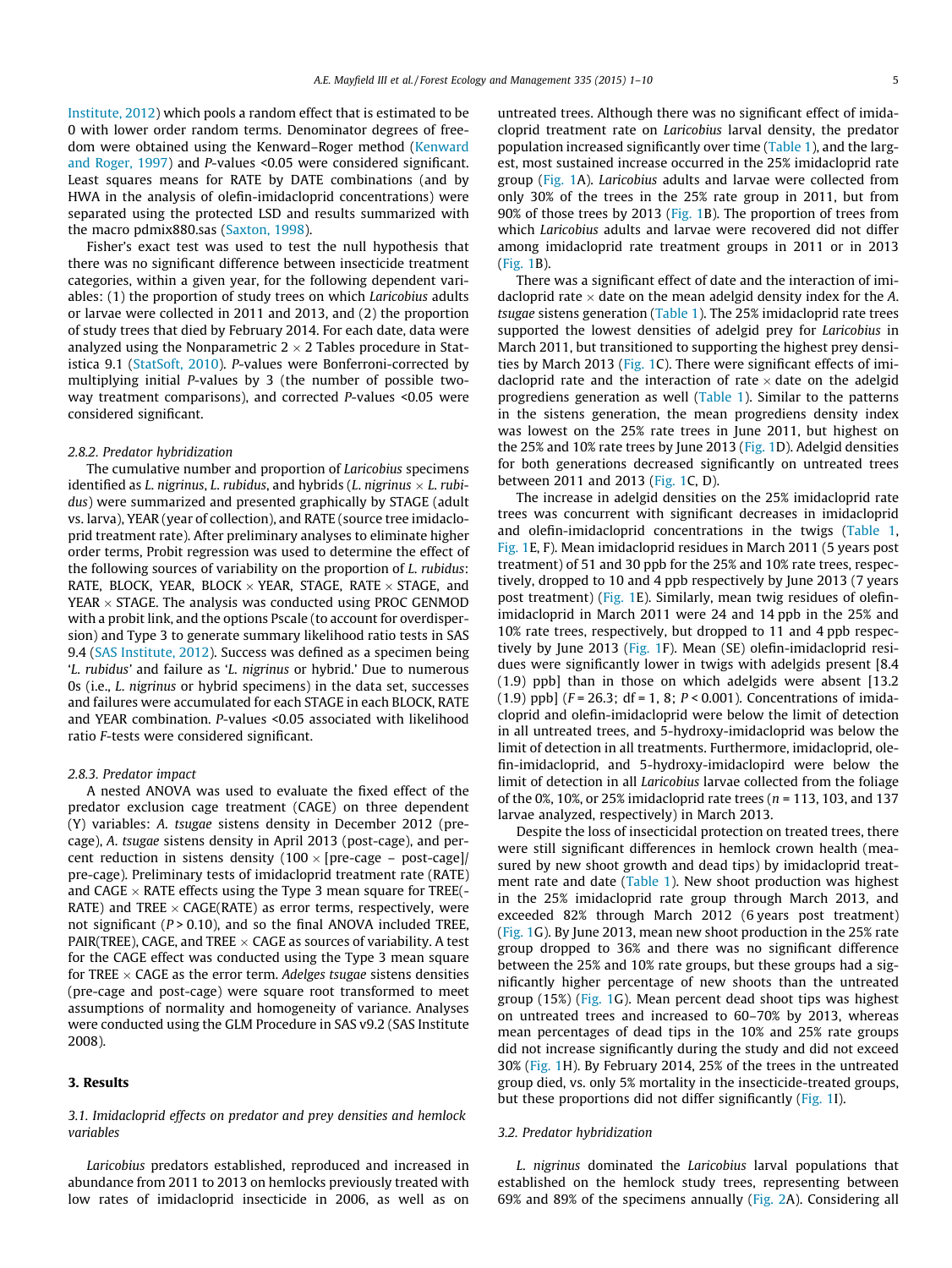#### <span id="page-5-0"></span>Table 1

Summary statistics for Type 3 tests of fixed effects (imidacloprid rate, measurement date, and interaction) on various dependent variables collected on Tsuga canadensis study trees in White County, GA, 2011–2013.

| Dependent variable                | Imidacloprid rate |      |            | Date   |       | Imidacloprid rate $\times$ date |        |      |                        |
|-----------------------------------|-------------------|------|------------|--------|-------|---------------------------------|--------|------|------------------------|
|                                   | df                |      |            | df     |       |                                 | df     |      |                        |
| Laricobius density (larvae/10 cm) | 2, 23             | 0.4  | 0.710      | 2.7.9  | 8.8   | $0.010*$                        | 4.22.7 | 1.2  | 0.355                  |
| Adelgid density index-sistens     | 2.7.9             | 0.2  | 0.848      | 2.158  | 9.9   | $< 0.001*$                      | 4.158  | 5.5  | $< 0.001$ *            |
| Adelgid density index-progrediens | 2.105             | 5.7  | $0.004*$   | 1.8.1  | 7.9   | 0.022                           | 2.105  | 10.4 | $< 0.001$ <sup>*</sup> |
| Twig imidacloprid conc. (ppb)     | 1.8               | 5.5  | $0.048*$   | 4.145  | 116.4 | $< 0.001*$                      | 4.145  | 7.0  | $< 0.001$ *            |
| Twig olefin-imid, conc. (ppb)     | 1.8               | 5.0  | 0.055      | 4.30.4 | 46.3  | $< 0.001*$                      | 4.30.4 | 2.0  | 0.128                  |
| New shoots $(\%)$                 | 2.57.2            | 40.0 | $< 0.001*$ | 4.17.4 | 34.0  | $< 0.001*$                      | 8.209  | 4.5  | $< 0.001*$             |
| Dead shoot tips (%)               | 2.55              | 42.1 | $< 0.001*$ | 4.16.1 | 3.2   | $0.042*$                        | 8.33.3 | 1.9  | 0.102                  |

Note: Significant P-values (<0.05) are marked with an asterisk. Test statistics were generated using a mixed model, repeated measures analysis of variance and denominator degrees of freedom (df) were obtained using the Kenward–Roger method [\(Kenward and Roger, 1997](#page-9-0)).



Fig. 1. Means of dependent variables collected from 2011 to 2013 within the crowns of Tsuga canadensis treated with 0%, 10%, and 25% of the label rate of imidacloprid insecticide in November 2006. Dependent variables are: density of Laricobius larvae on A. tsugae infested shoots (A), proportion of trees from which Laricobius adults or larvae were recovered (B), adelgid density indices for the Adelges tsugae sistens (C) and progrediens (D) generations, concentration of imidacloprid (E) and olefin-imidacloprid (F) in twig tissue, percentage of branch tips representing new shoot growth (G) and dead shoot tips (H), and proportion of dead trees (I). Vertical bars indicate standard error. Trend lines are dotted in panel D because no estimates of the progrediens generation were made in 2012. Means labeled with the same lower case letter are not significantly different, whereas proportions labeled with the same upper case letter are not significantly different within year ( $\alpha$  = 0.05).

years combined, percent hybridization between L. nigrinus and L. rubidus was 11% and 12.5% for the larval and adult populations, respectively, and the proportion of hybrids was relatively consistent from year to year [\(Fig. 2](#page-6-0)A). There were significant effects of year, life stage, and imidacloprid rate  $\times$  life stage on the proportion of L. rubidus recovered between 2011 and 2013 ([Table 2](#page-6-0)). The proportion of the Laricobius population comprised of L. rubidus was highest in 2012, when it represented nearly 60% and 20% of the larvae and adults, respectively [\(Fig. 2](#page-6-0)A). L. rubidus was present in significantly larger proportions in the adult stage than in the larval stage, representing 39% and 9% of the adult and larval populations, respectively (2011–2013 data combined) [\(Fig. 2A](#page-6-0)). This pattern was evident each year [\(Fig. 2A](#page-6-0)) and when data were grouped by tree imidacloprid rate ([Fig. 2](#page-6-0)B). The proportion of *L. rubidus* adults collected was highest from trees in the 25% imidacloprid rate group, and lowest from the 0% rate group, but this pattern was not evident in the larval population, where proportions of L. nigrinus, L. rubidus, and hybrids were relatively consistent across imidacloprid treatment groups ([Fig. 2](#page-6-0)B).

#### 3.3. Predator impact

At the initiation of the predator exclusion study in December 2012 (pre-cage), the mean A. tsugae sistens density on caged vs.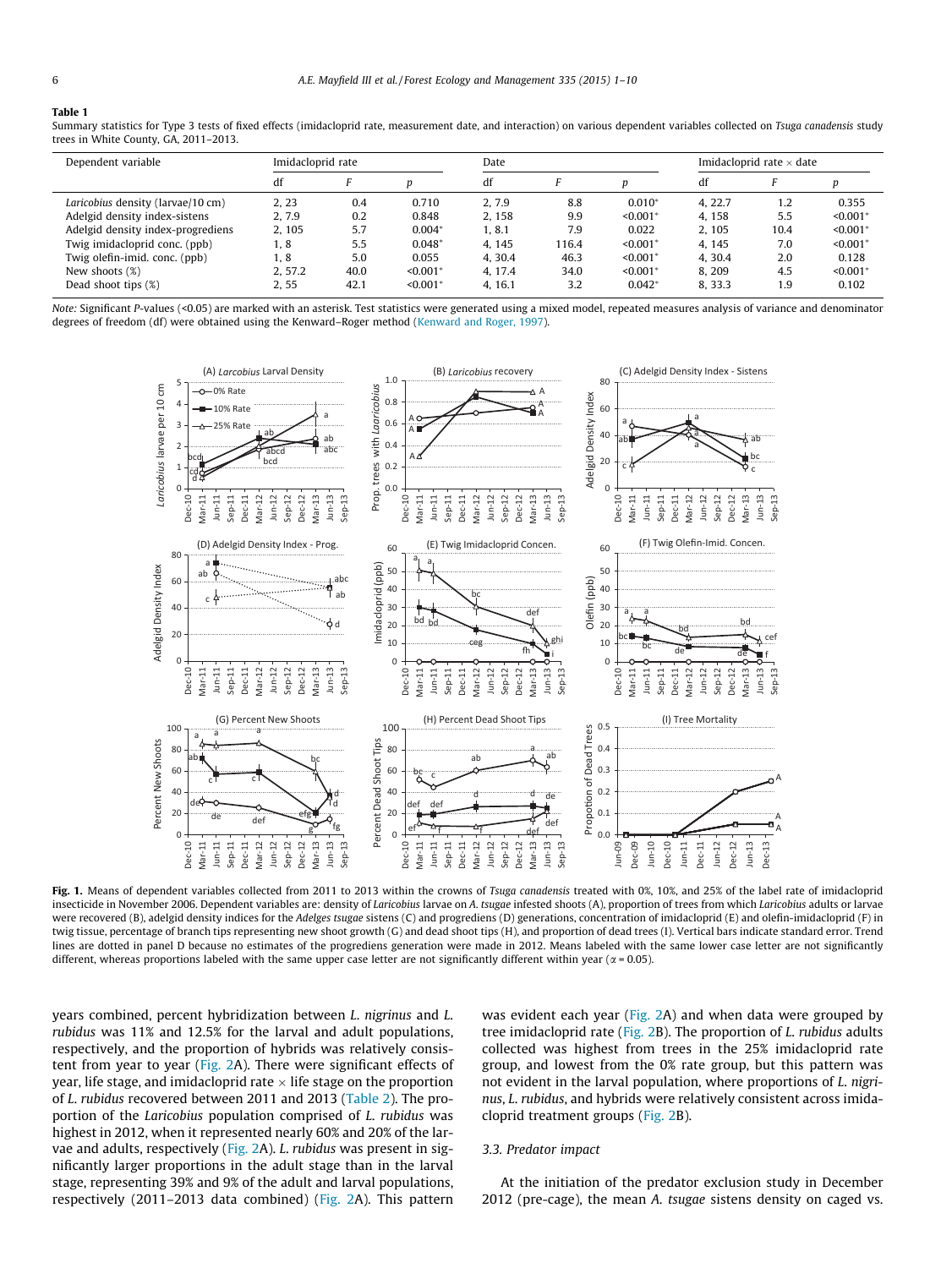<span id="page-6-0"></span>

Fig. 2. Percentage (y-axis) and number (labeled on bars) of Laricobius beetles identified as L. nigrinus, L. rubidus, or hybrids using genetic analysis. Data presented by collection year and life stage (A), and by imidacloprid treatment and life stage (B).

#### Table 2

Summary statistics for Type 3 likelihood ratio tests of various effects on the probability of a collected Laricobius specimen being L. rubidus (vs. L. nigrinus, or L. rubidus  $\times$  L. nigrinus hybrid), 2011–2013.

| Effect                           | df    |       | D          |
|----------------------------------|-------|-------|------------|
| Imidacloprid rate                | 2.51  | 2.57  | 0.087      |
| <b>Block</b>                     | 4.51  | 2.2   | 0.082      |
| Year                             | 2.51  | 15.29 | $< 0.001*$ |
| Block $\times$ year              | 8, 51 | 1.82  | 0.096      |
| Stage                            | 1.51  | 11.64 | $0.001*$   |
| Imidacloprid rate $\times$ stage | 2.51  | 4.39  | $0.017*$   |
| Year $\times$ stage              | 2, 51 | 2.62  | 0.083      |
|                                  |       |       |            |

Note: Significant P-values (<0.05) are marked with an asterisk. Test statistics were generated using probit regression with an adjustment for overdispersion.

uncaged branches were the same  $(F = 0.91; df = 1, 8; P = 0.368)$ . At the conclusion of the experiment in April 2013 (post-cage), there was a significant effect of the cage treatment on A. tsugae sistens density  $(F = 28.91; df = 1, 8; P < 0.001)$  and on percent reduction in sistens density ( $F = 24.90$ ; df = 1, 8;  $P = 0.001$ ). Mean sistens density on caged branches from which predators were excluded (6.6 adelgids/cm) was more than twice that of branches exposed to predators (3.1 adelgids/cm) (Fig. 3). Between December and April, adelgid densities were reduced by 39% and 70% on caged and exposed branches, respectively (Fig. 3). Ovisacs on uncaged branches were commonly shredded, a characteristic of Laricobius larval feeding [\(Fig. 4\)](#page-7-0). In the laboratory, Laricobius larvae dropped from 69% of the uncaged branches at a mean (SE) density of 5.2 (1.0) larvae per 20 cm branch tip.

# 4. Discussion

[Joseph et al. \(2011\)](#page-9-0) demonstrated that low-rate treatments of imidacloprid improved crown health while allowing low densities of A. tsugae on T. canadensis. Our study subsequently demonstrated that Laricobius predators established and proliferated on these previously-treated trees as chemical protection diminished over time. Seven years after treatment with only 25% of the label rate of imidacloprid insecticide, hemlocks at our southern Appalachian forest site still had more new shoots and fewer dead tips than untreated trees. The greater abundance of new shoots, coupled with the loss of insecticide protection, allowed for higher A. tsugae densities on the previously-treated trees, providing more prey for Laricobius predators. Successful establishment of the introduced biological control species L. nigrinus (released two and four years after imidacloprid treatment) was evidenced by its proportional dominance over L. rubidus and hybrids in the larval population. Densities of Laricobius predator larvae per cm of infested branch increased over time and were as high on previously-treated trees as on untreated trees. Because A. tsugae density was highest on the 25% imidacloprid rate trees, these previously-treated trees likely supported higher total numbers of predators than untreated trees. The Laricobius population not only established and increased on T. canadensis, but resulted in a significant reduction in A. tsugae sistens ovisac density.

The low rates of imidacloprid applied to T. canadensis trees in 2006 provided temporary, and in some cases only partial, protection against A. tsugae. In the preceding analysis at this site, significant differences in A. tsugae density among the treatment groups were not observed until 2008–2009, when mean foliar imidacloprid concentrations were as high as 75 and 137 ppb in the 10% and 25% rate groups, respectively, and mean A. tsugae densities were lower (but not zero) in the treated vs. untreated groups ([Joseph et al., 2011](#page-9-0)). This dose-related response of A. tsugae density to treatment rate persisted through March 2011 [\(Fig. 1](#page-5-0)C), even though twig imidacloprid concentrations in both of the treated groups (30–50 ppb) had decreased well below reported thresholds for A. tsugae control (e.g., >120 ppb, [Cowles et al., 2006\)](#page-8-0) ([Fig. 1](#page-5-0)A). This suggests that the metabolite olefin-imidacloprid, which was present at mean twig concentrations above 22 ppb in the 25% rate group ([Fig. 1F](#page-5-0)), was responsible for the lower A. tsugae densities on



Fig. 3. Mean pre-cage (December 2012) and post-cage (April 2013) Adelges tsugae sistens densities, and percent reduction in sistens density on Tsuga canadensis branches caged to exclude Laricobius predators, and branches exposed to predators. Vertical bars indicate standard error. Paired means labeled with the same letter are not significantly different ( $\alpha$  = 0.05).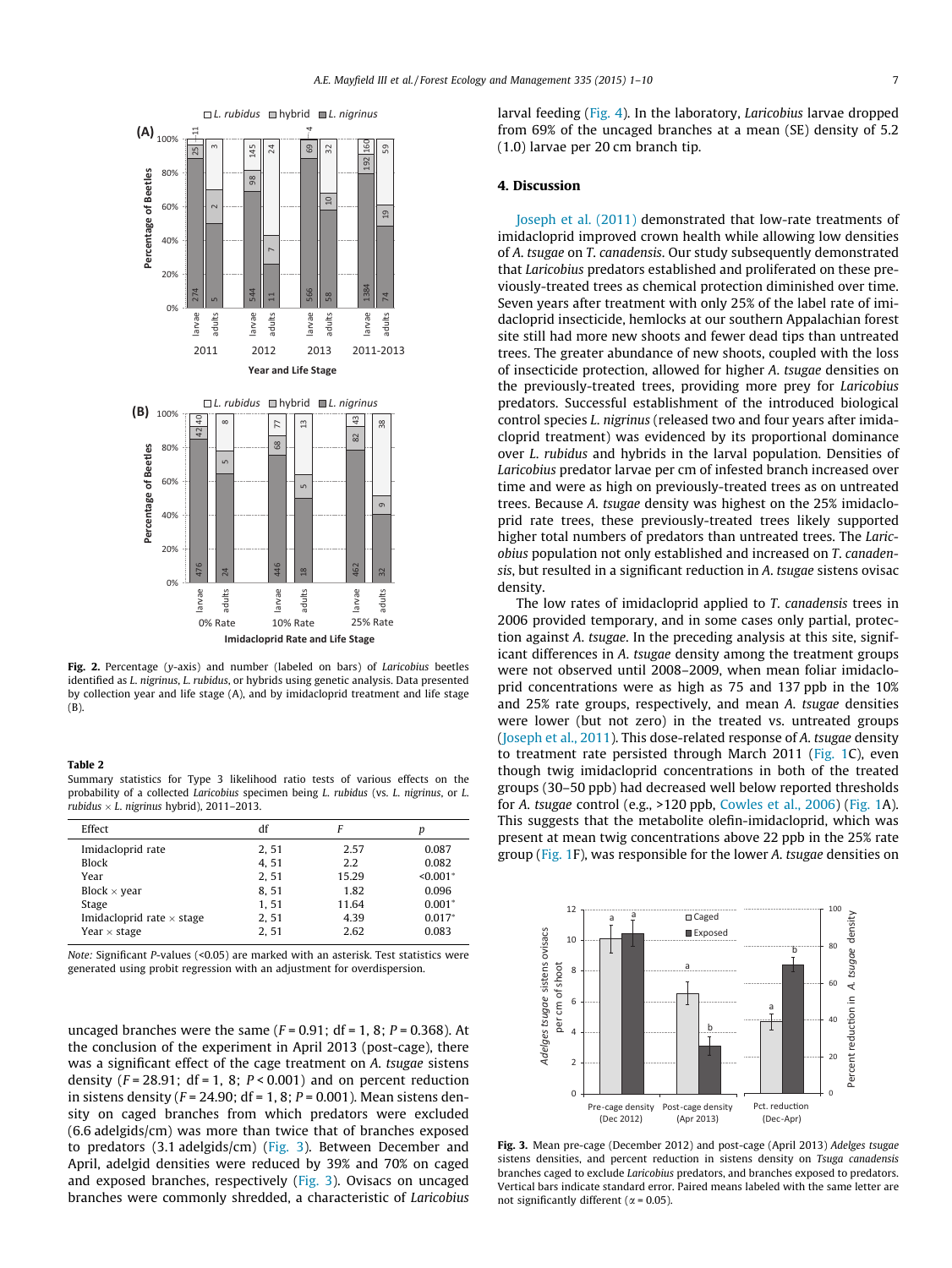<span id="page-7-0"></span>

Fig. 4. A pair of branch tips collected in March 2013 from a T. canadensis tree treated with 25% of the label rate of imidacloprid insecticide in November 2006. The branch on the left (A) was caged to exclude winter and early-spring predation by Laricobius spp. and exhibits primarily globular, undisturbed ovisacs of the A. tsugae sistens generation. The paired branch on the right (B) remained uncaged and exhibits shredded A. tsugae sistens ovisacs characteristic of Laricobius larval feeding.

these trees in March 2011. Toxicity thresholds in A. tsugae are much lower for olefin-imidacloprid than for imidacloprid, and high levels (>80%) of A. tsugae mortality have been associated with olefin-imidacloprid concentrations in T. canadensis twigs as low as >7 ppb [\(Coots, 2012](#page-8-0)). In 2012–2013, mean olefin-imidacloprid concentrations were 9 and 14 ppb on shoots with and without A. tsugae ovisacs present, although concentrations in some A. tsugae-infested twigs were in the 20–27 ppb range for several trees. We are uncertain why A. tsugae ovisacs were present on twigs with olefin-imidacloprid concentrations above the mortality threshold reported by [Coots \(2012\)](#page-8-0). Possibilities may include variability among adelgid clones in their tolerances to olefin-imidacloprid, or presence of the compound in portions of the twig tissue avoided by, or inaccessible to, the adelgid stylet mouthparts.

Our results suggest that Laricobius exposure to prey-mediated insecticide was minimal and not detrimental to their abundance or impact. After soaking the cut ends of adelgid-infested T. canadensis branchlets in various concentrations of imidacloprid solution and allowing adult predators to feed on them, [Eisenback et al.](#page-8-0) [\(2010\)](#page-8-0) observed lethal and sublethal (e.g., slower beetle flip times, intoxication symptoms) effects on L. nigrinus in the higher treatment groups in which mean branch imidacloprid concentrations exceeded 1000 ppb. Only the lowest treatment group, however, resulted in branch imidacloprid concentrations similar to fieldtreated trees (i.e., 60–200 ppb), and L. nigrinus mortality and flip times in that treatment did not differ from the control group ([Eisenback et al., 2010](#page-8-0)). In our study, mean branch concentrations of both imidacloprid (5–50 ppb) and olefin-imidacloprid (4– 24 ppb) were as low as or lower than those reported in the lowest treatment group by [Eisenback et al. \(2010\).](#page-8-0) Also, in the study by [Eisenback et al. \(2010\),](#page-8-0) predators were exposed to adelgids which were initially feeding on unprotected branches before consuming recently-delivered insecticide, whereas in our study, predators were released 2–4 years after initial insecticide treatments and were primarily feeding on adelgids that had returned to previously-protected trees. Furthermore, we did not detect imidacloprid or metabolite residues in any of the 240 Laricobius larvae collected in March 2013 from trees in the 10% and 25% treatment rate groups.

Annual predator collections on T. canadensis at our study site from 2011 to 2013 yielded the introduced species L. nigrinus, the native species L. rubidus, and L. nigrinus  $\times$  L. rubidus hybrids. The recovery of all three groups was expected, given the abundance of Pinus strobus (the host tree for L. rubidus' principal native prey, Pineus strobi) throughout the study site, and the documented hybridization of L. nigrinus with L. rubidus on T. canadensis at numerous other L. nigrinus release sites in the eastern U.S. ([Havill et al., 2012; Fischer, 2013](#page-9-0)). After tracking hybridization patterns on T. canadensis for six years at several L. nigrinus release sites, [Fischer \(2013\)](#page-9-0) found that: (a) the proportion of L. nigrinus larvae initially increased post-release and then dominated the populations, (b) the proportion of hybrids varied between 10% and 25% but remained relatively stable over time, and (c) the proportion of L. rubidus larvae decreased over time. Likewise, we also observed dominance of L. nigrinus in the larval population over time and a temporally stable population of hybrid larvae in proportions similar to those reported by [Fischer \(2013\)](#page-9-0). Although we did not observe a clear decrease in the proportion of L. rubidus over time (proportions of this species pulsed in 2012 relative to 2011 and 2013), the proportion of L. rubidus larvae was very low (<1%) in our final year of observation.

Interestingly, in our field collections, L. rubidus consistently comprised a larger proportion of the adult Laricobius population (collected via beat sheets) than the larval population (reared from collected branch samples). Possible explanations for this pattern are that, relative to L. nigrinus, a greater proportion of L. rubidus: (a) fed on A. tsugae without ovipositing, (b) failed to develop into fully mature larvae on A. tsugae, or (c) both. Initial efforts have been made to compare development of L. rubidus on A. tsugae vs. P. strobi ([Fischer, 2013\)](#page-9-0), but very little is known about oviposition preferences or reproductive success of L. rubidus on its various prey, and further study would be necessary to elucidate a mechanism behind this pattern.

In the predator exclusion experiment, it was not possible to isolate the effect of specific predatory species on A. tsugae density reduction. However, Laricobius spp. were likely responsible for the majority of the observed predator activity for the following reasons. First, native or naturalized winter-active predators of adelgids in the southeastern U.S. are rare, and a previous study of three southern Appalachian sites found no significant impact of several potential spring predator species on A. tsugae densities ([Wallace and Hain, 2000](#page-9-0)). Second, nearly 70% of the uncaged branches harbored Laricobius larvae by the end of our experiment, and these branches exhibited a pattern of shredded ovisacs characteristic of Laricobius larval feeding ([Mausel et al., 2011\)](#page-9-0). Predation was not the only mortality factor affecting overwintering A. tsugae populations in this study, however, as evidenced by a 39% reduction in sistens ovisac density on the caged branches from which predators were excluded ([Fig. 3](#page-6-0)). Extreme minimum winter temperatures are known to cause A. tsugae mortality [\(Parker et al.,](#page-9-0) [1999\)](#page-9-0), although this phenomenon is not as common in the warmer southern Appalachians compared to sites at more northern latitudes ([Paradis et al., 2007](#page-9-0)). Adelgid mortality via intraspecific competition ([McClure, 1991; Paradis and Elkinton, 2008\)](#page-9-0) may also have occurred due to high mean densities of sistens nymphs at the start of the experiment in December, and the inability of all these nymphs to complete development to the adult stage due to resource limitation. In addition, some reduction in the number of undisturbed ovisacs may have been due to physical abrasion of branches against the cage material or other branches as they moved in the wind.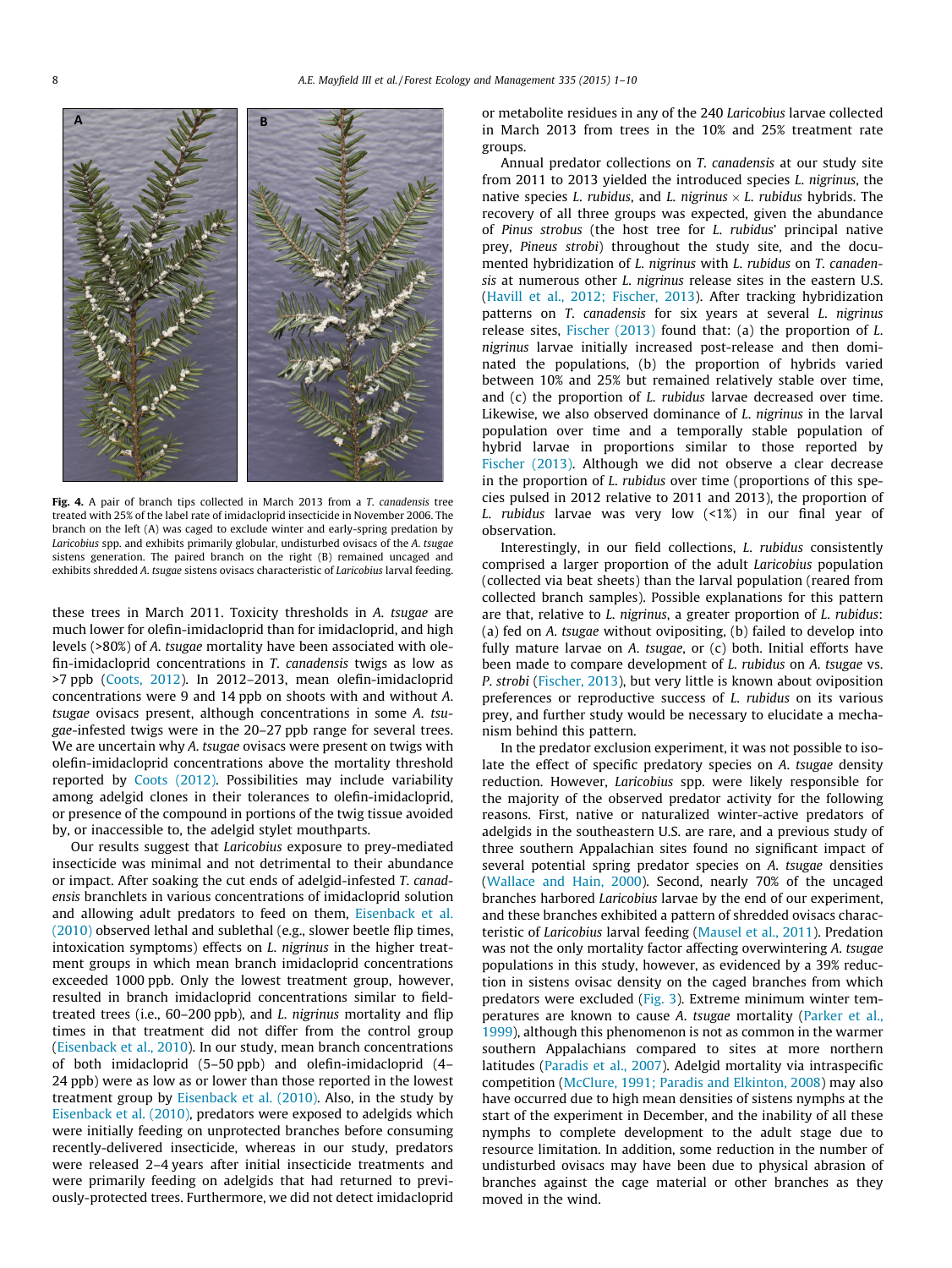<span id="page-8-0"></span>Despite the possibility of other mortality factors as discussed above, the exclusion of Laricobius predators from caged branches resulted in mean A. tsugae sistens densities that were twice as high as densities observed on branches exposed to predators [\(Fig. 3\)](#page-6-0). This represents a conservative estimate of impact of Laricobius on the sistens generation, because cages were not deployed until early December, and therefore effects of adult Laricobius feeding in October–November were not measured. Neither did this experiment distinguish between the effects of adult vs. larval predation by Laricobius. When comparing branches onto which L. nigrinus adults had been caged vs. branches without L. nigrinus, [Lamb et al. \(2005\)](#page-9-0) found a greater predation effect from February to April (when larvae were hatching and feeding) than from November to January (when only adults were active). The predation impacts observed in our study are consistent with those of [Mausel et al. \(2008\),](#page-9-0) who also observed significantly higher A. tsugae sistens densities and lower percentages of ovisac disturbance on caged branches from which L. nigrinus and L. rubidus were excluded. Our predator exclusion study differed from that of [Mausel et al. \(2008\)](#page-9-0) in a number of ways, including: (a) L. nigrinus was released in greater numbers on fewer trees, (b) more years had passed since initial L. nigrinus release (4 vs. 2 years), (c) A. tsugae densities on caged branches were notably higher (>6 vs.<2 adelgids per cm), and (d) T. canadensis trees were much larger and located in a mature forest (vs. seedlings recently planted in an open field). To our knowledge, ours is the first published study to quantitatively document predatory impact on A. tsugae by Laricobius predators established on T. canadensis in a natural forest setting, and to examine predation throughout the canopies of mature trees.

While it is encouraging that hemlock crown health was prolonged through a one-time, low-rate imidacloprid treatment, and that the established Laricobius population caused substantial reductions in A. tsugae sistens densities on previously-treated trees, this may not be enough to save T. canadensis at this study site. By June 2013, the T. canadensis trees with the healthiest crowns and the most predators (i.e., the 25% imidacloprid treatment rate group) nonetheless exhibited a decreasing trend of new shoot production, likely due to the recently high adelgid densities on these trees [\(Fig. 1\)](#page-5-0). Although T. canadensis mortality seemed to be progressing most rapidly in the 0% imidacloprid rate group, at least one tree in each of the imidacloprid treatment groups had died due to excessive crown loss by six years posttreatment. Laricobius predators do not feed on nymphs or adults of the subsequent progrediens generation, which is active in late spring and early summer. When simulating population dynamics of the entire A. tsugae life cycle, Elkinton et al. (2011) suggested that Laricobius-caused reductions in sistens density could be offset by reduced interspecific competition and improved fecundity in the subsequent progrediens generation, resulting in no net reduction in overall A. tsugae density by the following year. Furthermore, our study site is near the southern limit of T. canadensis in North America, where winter temperatures cold enough to compliment Laricobius predation via additional reduction of the sistens generation rarely occur. Thus, sustained protection via integrated management of T. canadensis in this southern portion of its range may require the addition of an effective predator on the progrediens generation.

## 5. Conclusions

The integration of chemical and biological control in the same stands shows promise for reducing the impact of A. tsugae on T. canadensis. Our study demonstrated that L. nigrinus predators (in concert with L. rubidus and Laricobius hybrids when P. strobus is also present) can successfully establish, increase in number, and reduce A. tsugae sistens densities on forest trees previously treated with imidacloprid insecticide. The insecticide treatment affords these trees prolonged crown health and, through the production of more new growth, the ability to eventually support more prey for Laricobius relative to untreated trees. Another multi-year study testing this integrated concept at a number of other sites in the southern Appalachians is in progress ([Salom et al., 2011\)](#page-9-0). Longterm efficacy of this approach will likely be enhanced by incorporation of one or more additional predator species (especially those active against the progrediens generation) or by its implementation at higher elevations and latitudes where winter temperatures may help regulate A. tsugae populations.

#### Acknowledgments

The following agencies and individuals are gratefully acknowledged for their assistance with this project: USDA Forest Service, Southern Research Station (Scott Horn, Mike Cody, Bill Sweeney, William Elliott, and Yanzhuo Zhang); USDA Forest Service, Northern Research Station (DeAdra Newman); USDA Forest Service, Chattahoochee National Forest (Patrick Hopton); University of North Carolina Asheville (Hunter Weaver, Ashley Hancock, Ashley Case, Dustin Neufeld, Julie Tierney, and Corrine Fretwell); The University of Tennessee (Paris Lambdin); The University of Georgia (Gretchen Pettis, Kris Braman); and Casey Tree Experts, Lilburn GA. Funding for this work came from USDA Forest Service, Southern Research Station, Research Work Unit 4552, Agreement 10- CA-122, and Forest Health Protection, Agreement 09-CA-156.

#### References

- [Adkins, J.K., Rieske, L.K., 2013. Loss of a foundation forest species due to an exotic](http://refhub.elsevier.com/S0378-1127(14)00562-3/h0005) [invader impacts terrestrial arthropod communities. For. Ecol. Manage. 295,](http://refhub.elsevier.com/S0378-1127(14)00562-3/h0005) [126–135](http://refhub.elsevier.com/S0378-1127(14)00562-3/h0005).
- [Anderson, E.C., Thompson, E.A., 2002. A model-based method for identifying species](http://refhub.elsevier.com/S0378-1127(14)00562-3/h0010) [hybrids using multilocus genetic data. Genetics 160, 1217–1229](http://refhub.elsevier.com/S0378-1127(14)00562-3/h0010).
- Coots, C.I., 2012. Spatial, temporal, and tri-trophic distribution of imidacloprid, olefinimidacloprid and 5-hydroxy-imidacloprid and their effect on hemlock woolly adelgid, Adelges tsugae Annand, (Hemiptera: Adelgidae). PhD dissertation, University of Tennessee, <[http://trace.tennessee.edu/utk\\_graddiss/1517>](http://trace.tennessee.edu/utk_graddiss/1517).
- [Coots, C., Lambdin, P., Grant, J., Rhea, R., 2013. Spatial and temporal distribution of](http://refhub.elsevier.com/S0378-1127(14)00562-3/h0020) [residues of imidacloprid and its insecticidal 5-hydroxy and olefin and](http://refhub.elsevier.com/S0378-1127(14)00562-3/h0020) [metabolites in eastern hemlock \(Pinales: Pinaceae\) in the southern](http://refhub.elsevier.com/S0378-1127(14)00562-3/h0020) [Appalachians. J. Econ. Entomol. 106, 2399–2406.](http://refhub.elsevier.com/S0378-1127(14)00562-3/h0020)
- [Cowles, R.S., Montgomery, M.E., Cheah, C.A.S.J., 2006. Activity and residues of](http://refhub.elsevier.com/S0378-1127(14)00562-3/h0025) [imidacloprid applied to soil and tree trunks to control hemlock woolly adelgid](http://refhub.elsevier.com/S0378-1127(14)00562-3/h0025) [\(Hemiptera: Adelgidae\) in forests. J. Econ. Entomol. 99, 1258–1267.](http://refhub.elsevier.com/S0378-1127(14)00562-3/h0025)
- [Davis, G.A., Salom, S.M., Brewster, C.C., Onken, B.P., Kok, L.T., 2012. Spatiotemporal](http://refhub.elsevier.com/S0378-1127(14)00562-3/h0030) [distribution of the hemlock woolly adelgid predator](http://refhub.elsevier.com/S0378-1127(14)00562-3/h0030) Laricobius nigrinus after [release in eastern hemlock forests. Agric. For. Entomol. 14, 408–418.](http://refhub.elsevier.com/S0378-1127(14)00562-3/h0030)
- [Eisenback, B.M., Salom, S.M., Kok, L.T., Lagalante, A.F., 2010. Lethal and sublethal](http://refhub.elsevier.com/S0378-1127(14)00562-3/h0035) [effects of imidacloprid on hemlock woolly adelgid \(Hemiptera: Adelgidae\) and](http://refhub.elsevier.com/S0378-1127(14)00562-3/h0035) [two introduced predator species. J. Econ. Entomol. 103, 1222–1234](http://refhub.elsevier.com/S0378-1127(14)00562-3/h0035).
- [Eisenback, B.M., Salom, S.M., Kok, L.T., Lagalante, A.F., 2014. Impacts of trunk and](http://refhub.elsevier.com/S0378-1127(14)00562-3/h0040) [soil injections of low rates of imidacloprid on hemlock woolly adelgid](http://refhub.elsevier.com/S0378-1127(14)00562-3/h0040) [\(Hemiptera: Adelgidae\) and eastern hemlock \(Pinales: Pinaceae\) health. J.](http://refhub.elsevier.com/S0378-1127(14)00562-3/h0040) [Econ. Entomol. 107, 250–258](http://refhub.elsevier.com/S0378-1127(14)00562-3/h0040).
- Elkinton, J.S., Trotter, R.T., Paradis, A.F., 2011. Simulations of population dynamics of hemlock woolly adelgid and potential impact of biological control agents. In: Onken, B., Reardon, R. (Eds.), Implementation and Status of Biological Control of the Hemlock Woolly Adelgid. Publication FHTET-2011-04, USDA Forest Service, Forest Health Technology Enterprise Team, Morgantown, WV, pp. 15–24.
- [Ellison, A.M., Bank, M.S., Clinton, B.D., Colburn, E.A., Elliott, K.J., Ford, C.R., Foster,](http://refhub.elsevier.com/S0378-1127(14)00562-3/h0050) [D.R., Kloeppel, B.D., Knoepp, J.D., Lovett, G.M., Hohan, J., Orwig, D.A.,](http://refhub.elsevier.com/S0378-1127(14)00562-3/h0050) [Rodenhouse, N.L., Sobczak, W.V., Stinson, K.A., Stone, J.K., Swan, C.M.,](http://refhub.elsevier.com/S0378-1127(14)00562-3/h0050) [Thompson, J., Von Holle, B., Webster, J.R., 2005. Loss of foundation species:](http://refhub.elsevier.com/S0378-1127(14)00562-3/h0050) [consequences for the structure and dynamics of forested ecosystems. Front.](http://refhub.elsevier.com/S0378-1127(14)00562-3/h0050) [Ecol. Environ. 3, 479–486.](http://refhub.elsevier.com/S0378-1127(14)00562-3/h0050)
- [Elliott, K.J., Vose, J.M., 2011. The contribution of the Coweeta Hydrologic laboratory](http://refhub.elsevier.com/S0378-1127(14)00562-3/h0055) [to developing an understanding of long-term changes in managed and](http://refhub.elsevier.com/S0378-1127(14)00562-3/h0055) [unmanaged forests. For. Ecol. Manage. 261, 900–910.](http://refhub.elsevier.com/S0378-1127(14)00562-3/h0055)
- Fajvan, M.A., 2008. The role of silvicultural thinning in eastern forests threatened by hemlock woolly adelgid (Adelges tsugae). In: Deal, R.L. (Tech. Ed.), Integrated forested ecosystems to achieve multiresource benefits: proceedings of the 2007 national silviculture workshop, Gen. Tech. Rep. PNW-733, USDA, Forest Service, Pacific Northwest Research Station, pp. 247–256.